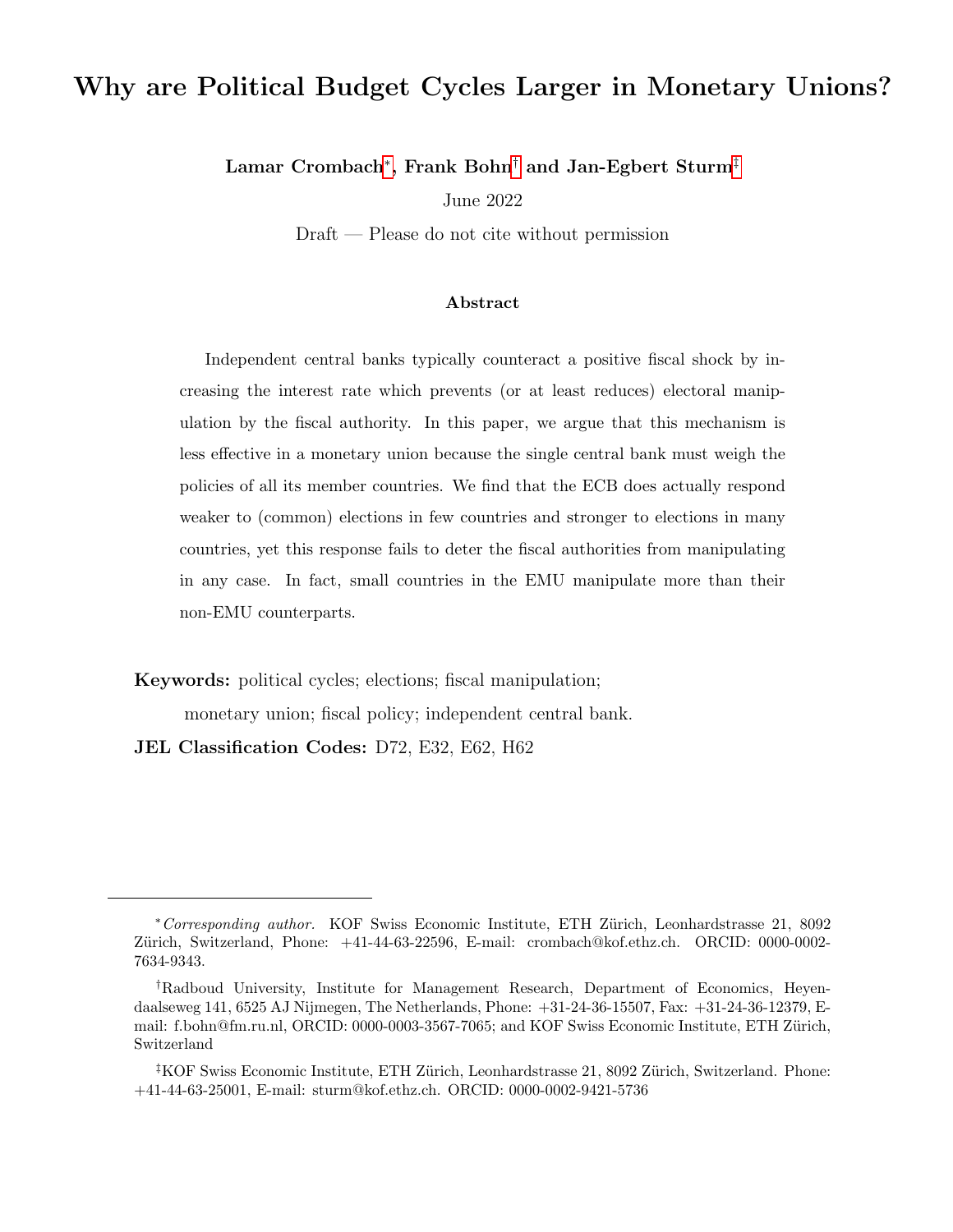### 1 INTRODUCTION

Since Nordhaus (1975), researchers have studied government attempts to manipulate the electorate to improve her re-election chances. The literature has shown that countries do exhibit Political Budget Cycles (PBCs), but only under certain conditioning factors. PBCs occur less often and are weaker in countries with (i) less uninformed voters (Shi & Svensson, 2006; Veiga et al., 2017; Bohn, 2019; Bohn & Veiga, 2021; also implicitly included in Brender & Drazen, 2005; Gootjes et al., 2021; and Bohn & Sturm, 2021), (ii) a higher level of economic development (de Haan & Klomp, 2013; Schuknecht, 1996), (iii) a more mature democracy (Akhmedov & Zhuravskaya, 2004; Brender & Drazen, 2005), (iv) more checks and balances (Streb et al., 2009), (v) more fiscal transparency (Alt & Lassen, 2006), (vi) more and stronger fiscal rules (Alt & Rose, 2009; Gootjes et al., 2020), (vii) less corruption (Shi & Svensson, 2006), (viii) a parliamentary system (Persson & Tabellini, 2003), (ix) an expected downturn (Bohn & Sturm, 2021), (x) a large expected winning-margin for the incumbent (Aidt et al., 2011; Bohn & Veiga, 2020), (xi) a lower level of public debt (Bohn & Veiga, 2019) and (xii) an independent central bank (Drazen, 2000; Haga, 2015).

This paper focusses on central bank independence as a deterrent to PBCs. More specifically, this paper contributes to the literature by (i) investigating whether the European Central Bank (ECB) adjusts policy based on member country election periods, and (ii) investigating to what extent the ECB is able to limit PBCs in the context of a monetary union. To our knowledge, this paper is the first to conceptually and empirically investigate the role of a central bank in curbing election-year spending in the context of a monetary union.

The conceptual argument is as follows. In an election year, an incumbent government may be tempted to increase government spending to increase her winning probability (either by signalling her type as in Rogoff & Sibert (1988), or by persuading uninformed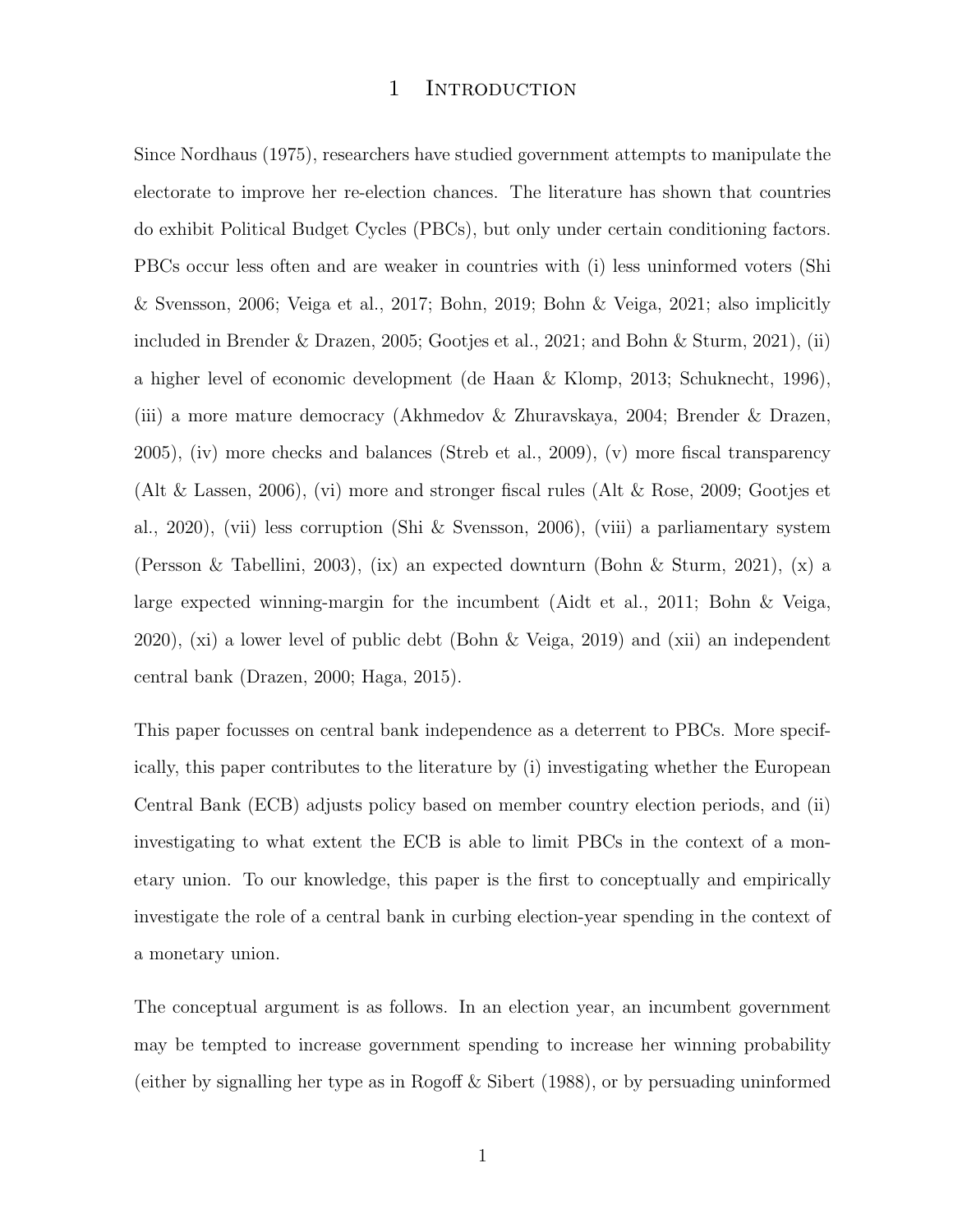voters as in Shi & Svensson (2006)). The central bank interprets such a sudden increase in government spending as a positive demand shock. If the central bank is independent and has a preference for inflation stability, she would increase the interest rate to counteract the government's fiscal stimulus (Drazen, 2000). Given that the government is aware that her manipulations would be rendered less effective and more expensive by the central bank increasing rates, the government reduces its fiscal stimulus. This mechanism is also corroborated by empirical work by Haga (2014) who finds that central bank independence significantly reduces fiscal spending in election years.

However, we argue that this mechanism is weakened in a monetary union. One single individual central bank aims at inflation (and potentially output) stability in the entire monetary union, not just one country. As such, the central bank's response must depend on the size of the countries in an election year relative to the size of the entire monetary union. Consequently, governments in their decision to manipulate will now account for a smaller central bank response than if they were not in a monetary union. That is, the central bank in a monetary union will react weaker to an individual government's manipulation. This is important, because it suggests that fiscal manipulation is, all else equal, more prevalent in monetary unions. Overall we expect that the ECB is independent and thus does react to electoral manipulation by raising rates. However, each country will only account for its own marginal impact on overall inflation and total output while making the decision to manipulate.

To test the mechanism, we use a sample of 96 months for the determination of the Main Refinancing Rate (MRR) of the ECB, and a sample of 260 quarters in 12 countries for the determination of the government primary budget balance. We use both a monetary and a fiscal approach, because an ECB response to electoral pressure does not necessarily imply that governments limit their election-year spending. For instance, it could be the case that the ECB's reaction is too weak, or that governments in their decision to manipulate only account for their proportional impact on the monetary union's economy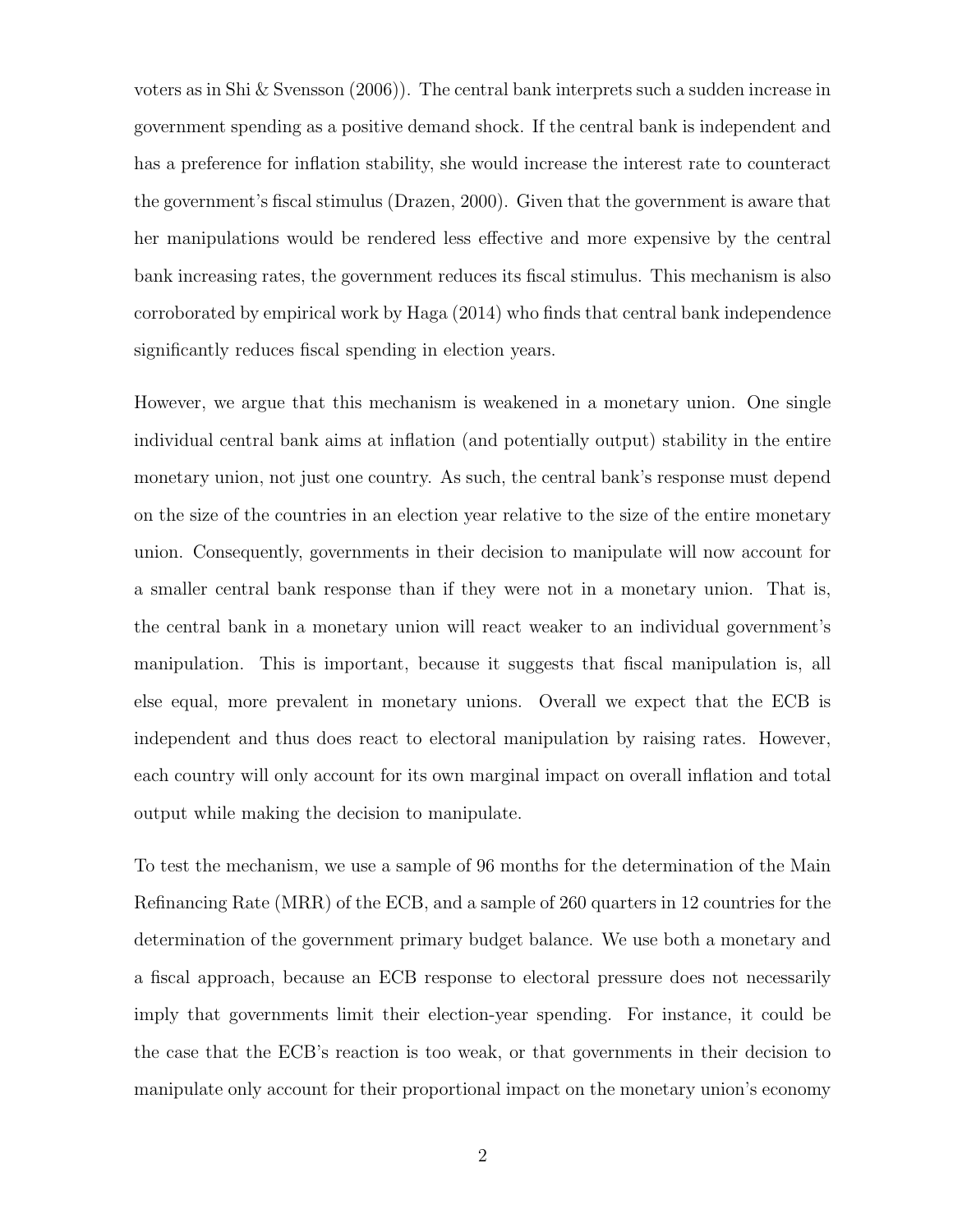and the resulting ECB response.

We find that the ECB reacts to electoral pressure by increasing the MRR. However, its response is weak for small countries, or a small number of elections overall. Thus, small EMU member countries in an election year with no other EMU member countries in an election year de facto operate without the supervision of an independent central bank. Nevertheless, in spite of the ECB's response to elections in large countries (or many elections at the same time), we find no evidence that countries manipulate less when the ECB gets involved.

These results imply that, all else equal, PBCs are stronger in a monetary union, as the role of the independent central bank in curbing PBCs is diminished. To compensate for this loss and limit fiscal manipulation, we recommend to ensure that PBCs are kept in check by using other proven deterrents of PBCs such as fiscal rules, and checks and balances (Streb et al., 2009; Gootjes et al., 2021).

The remaining structure of this paper is as follows. In Section 2, we present the methodology for both the monetary and the fiscal analysis. Section 3 displays the results. In Section 5, we discuss and conclude.

# 2 METHODOLOGY

This section presents our sample and variables, and outlines our empirical models.

# 2.A THE MONETARY MECHANISM

To test the effect of elections on central bank policy, we created a single measure that accounts for all elections within the EMU. For an individual country i, Electoral Pressure<sub>im</sub> is equal to 1 in month  $m$  if there is an election within 11 months, and also during the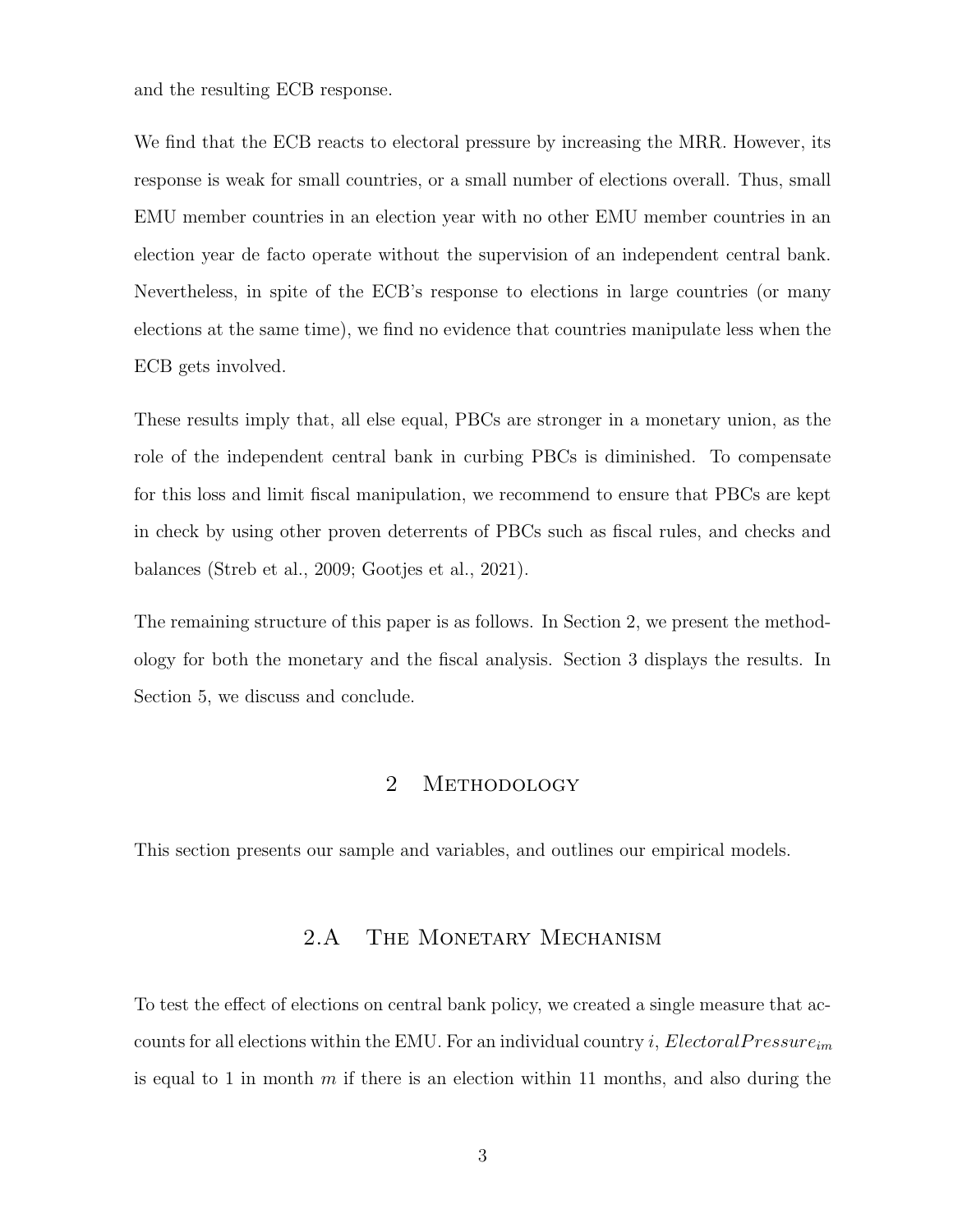election month. To alleviate endogeneity concerns, we exclude snap elections. That is, we only include predetermined elections. We then generated a measure meant to encompass the total pressure from all N EMU member country elections on ECB policy:

$$
EMUElectoral Pressure_m = \sum_{n=1}^{N} CapitalShare_n * ElectricalPressure_{nm}.
$$
 (1)

In the analyses, we use three variants of  $EMUElectoral Pressure$ . Firstly, we weigh each member country  $n$ 's individual impact on electoral pressure by multiplying their electoral pressure with their ECB capital share. Secondly, we give each country an equal weight in ECB decision-making (akin to setting the *CapitalShare* to  $1/N$  for all member countries. Lastly, to investigate a potential unique role for the largest countries, we split the unweighted EMUElectoralPressure into a component for Germany and France, and another component for the remaining member countries.

To test the effect of electoral pressure on ECB policy, we determine the Main Refinancing Rate (MRR) of the ECB in a standard Taylor-rule setup. That is, the MRR is determined by 3 observables: (i) the expected Consensus Economics (a global macroeconomic forecast bureau) inflation rate for the entire EMU one year from now, (ii) the expected Consensus Economics economic growth rate for the entire EMU one year from now, and (iii) EMU-wide electoral pressure:

<span id="page-4-1"></span>
$$
MRR_m = \beta_0 + \beta_1 E[\pi_{m+12}] + \beta_2 E[y_{m+12}] + \beta_3 EMUElectoral Pressure_m + \epsilon_m, (2)
$$

Arguably, the role of the ECB changed dramatically after the 2008 financial crisis. The  $ECB$  moved to unconventional measures to curb the financial and debt crises.<sup>[1](#page-4-0)</sup> Given this change in behavior, we decided to exclude the sample period after 2006. This leaves

<span id="page-4-0"></span><sup>&</sup>lt;sup>1</sup> We attempted to include the period from 2006 by exploiting variation in shadow interest rates (Black, 1995; Wu & Xia, 2017; Wu & Xia, 2020). Unfortunately, those analyses suffered from a unit root.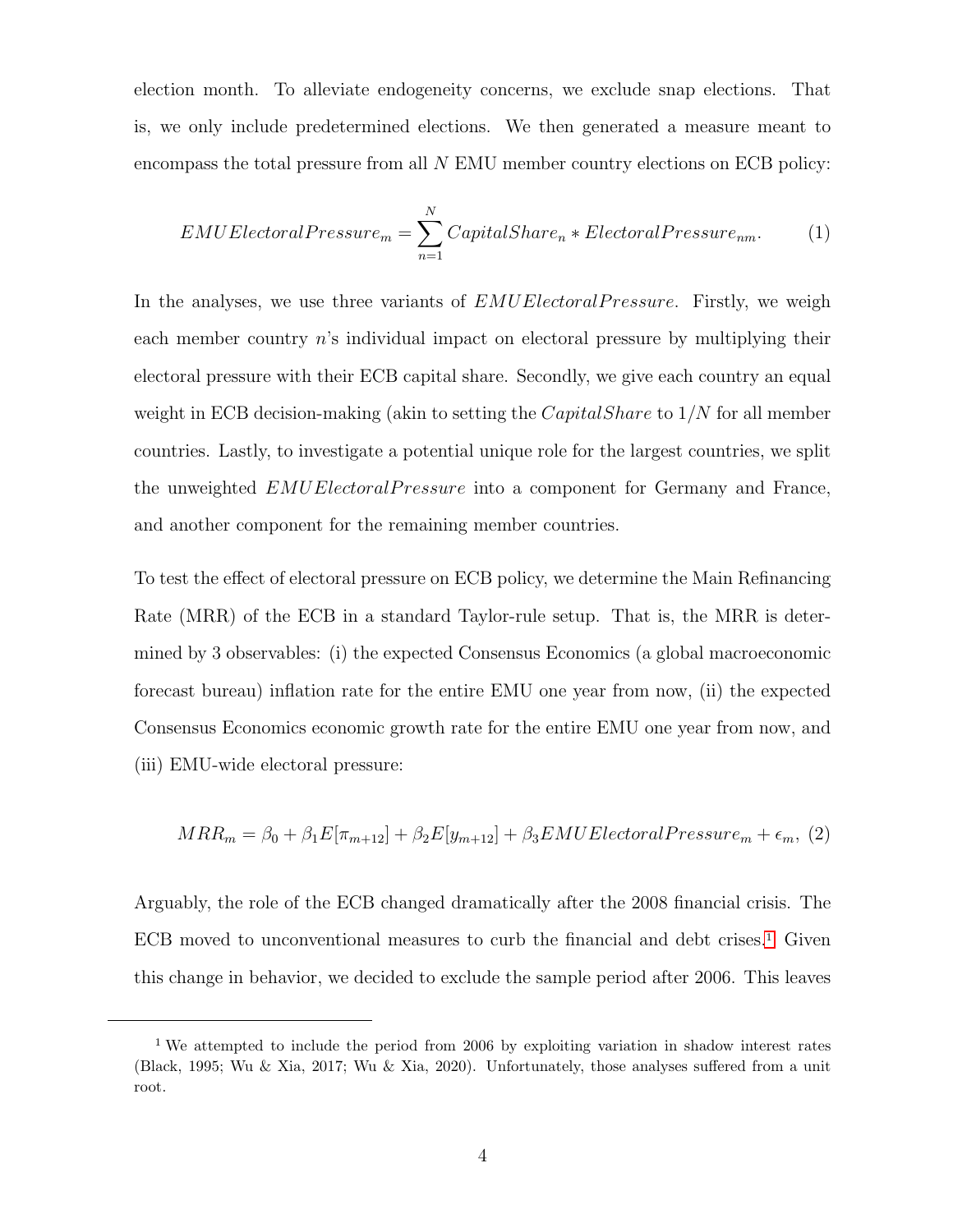us with a monetary analysis that includes 96 months, starting from January 1999 and ending in December, 2006.

<span id="page-5-0"></span>Table [1](#page-5-0) shows the descriptive statistics of the monetary sample.

| Variable                  | <b>Observations</b> | Mean  | Std. Dev. | Minimum | Maximum |
|---------------------------|---------------------|-------|-----------|---------|---------|
| <b>MRR</b>                | 96                  | 2.909 | 0.890     | 2.000   | 4.750   |
| Forecasted Inflation      | 96                  | 1.857 | 0.253     | 1.139   | 2.330   |
| <b>Forecasted Growth</b>  | 96                  | 2.096 | 0.568     | 1.273   | 3.347   |
| Weighted EMU              | 96                  | 18.42 | 14.55     | 0.000   | 56.18   |
| <b>Electoral Pressure</b> |                     |       |           |         |         |
| Unweighted EMU            | 96                  | 2.427 | 1.304     | 0.000   |         |
| <b>Electoral Pressure</b> |                     |       |           |         |         |

Table 1: DESCRIPTIVE STATISTICS: MONETARY ANALYSIS

The second aim of the paper is, conditional on an ECB response to electoral pressure, to see whether individual member countries adjust their fiscal manipulation based on ECB interest rates movements. There may, however, be several confounding factors that affect both government policy and monetary policy simultaneously. To find a plausible causal effect, we use the model in Eq. [\(2\)](#page-4-1) to predict three different MRRs. The first is the endogenous MRR purely based on expected inflation and economic growth. The second and main MRR of interest is the exogenous MRR based on variance in EMU-wide electoral pressure. Because all included elections are predetermined, they offer plausibly exogenous variance in the ECB's MRR. The third is the residual MRR.

# 2.B The Fiscal Mechanism

While the previous section outlined how we tested the ECB's response to elections, it still does not say anything about ECB effectiveness in curbing fiscal manipulation at the individual government level. For this purpose, we have collected quarterly data on the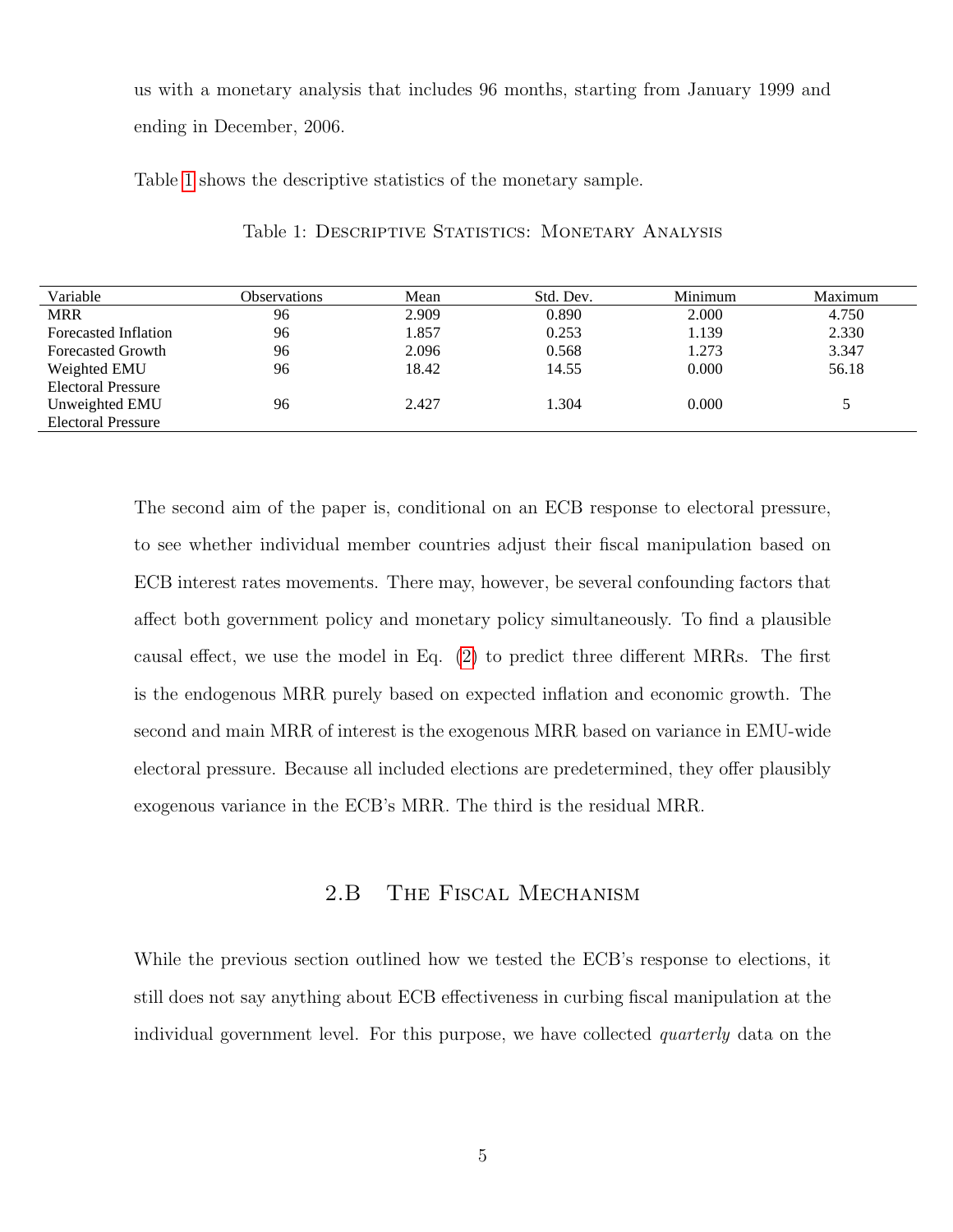primary general[2](#page-6-0) government budget balance from Eurostat as a dependent variable:

$$
Balance_{iq} = \beta_0 + \beta_1 Balance_{iq-4} + \beta_2 y_{iq-4} + \beta_3 \pi_{iq-4} + \beta_4 Debt_{iq-4} + \beta_5 MRR_q
$$
 (3)

+ 
$$
\beta_6Electoral Pressure_{iq} + \beta_7Electoral Pressure_{iq} * MRR_q + \psi_q + \tau_t + \mu_i + \epsilon_{iq}
$$

where y is economic growth,  $\pi$  is the Consumer Price Inflation rate, *Debt* is public debt as a percentage of GDP, and *ElectoralPressure* is generated as defined in the previous section (though quarterly as opposed to monthly). As explained in the previous section, we include three different MRRs (one based on the Taylor Rule, one based on electoral pressure, and the residual of Eq. [\(2\)](#page-4-1)). Conceptually, we expect that  $\beta_7 > 0$  if individual governments reduce their fiscal manipulation as a response to an increased MRR. Further, we include seasonal fixed effects,  $\psi_q$ , year fixed effects,  $\tau_t$ , and country fixed effects,  $\mu_i$ . Countries are only included in the quarters in which they are a member of the EMU.

Table [2](#page-6-1) shows the descriptive statistics of the government-level sample. It shows that we have a total of 260 observations, with an average of 21.67 quarters included for all 12 countries. On average, 16.5% of the sample concerns quarters with electoral pressure. On average, economic growth in the EMU was 0.615%, and inflation 0.566%.

| Variable                    | Observations | Mean  | Std. Dev. | Minimum | Maximum |
|-----------------------------|--------------|-------|-----------|---------|---------|
| Balance                     | 260          | 0.651 | 3.83      | $-13.8$ | 11.4    |
| <b>Electoral Pressure</b>   | 260          | 0.165 | 0.372     | 0.00    |         |
| Public Debt                 | 260          | 65.4  | 29.4      | 6.80    | 112     |
| Economic Growth             | 260          | 0.615 | 0.784     | $-1.50$ | 4.6     |
| Inflation                   | 260          | 0.566 | 0.629     | $-1.38$ | 2.47    |
| <b>ECB</b> Main Refinancing | 260          | 2.64  | 0.786     | ↑<br>∠  | 4.75    |
| Rate (MRR)                  |              |       |           |         |         |

<span id="page-6-1"></span>Table 2: DESCRIPTIVE STATISTICS: FISCAL ANALYSIS

<span id="page-6-0"></span><sup>2</sup> While the central government is preferable, data is still limited. Arguably, using general government data makes it less likely to find significant results (Potrafke, 2020).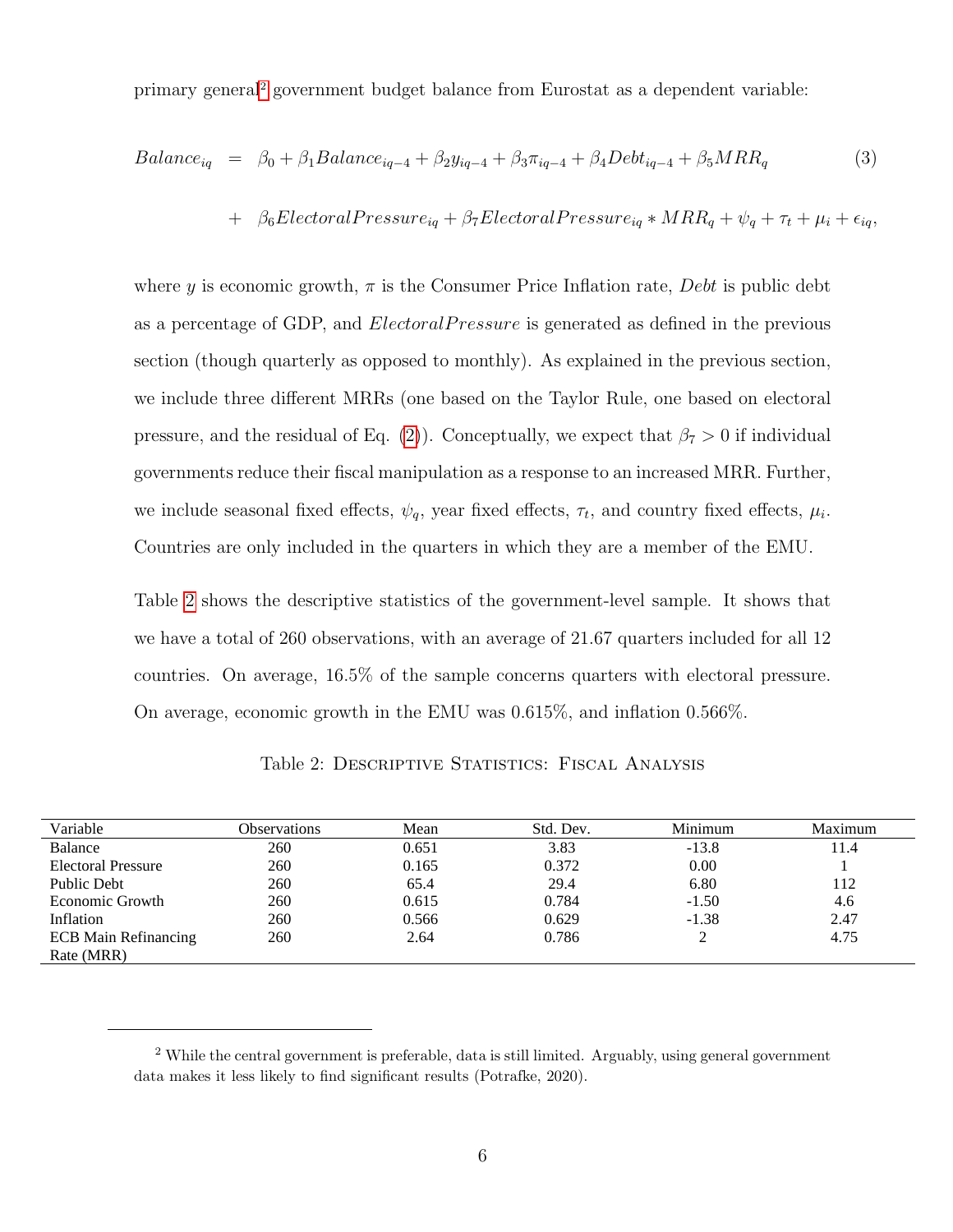## 3 Results

Table [3](#page-8-0) shows the main result of our monetary analysis. In all models, we find that the effect of forecasted inflation and forecasted growth on the MRR is larger than 1. That is, the result is in line with the Taylor principle: for each percent increase in expected inflation, the nominal interest rate must rise by more than 1% to increase the real interest rate. In column 1, we include the weighted variant of  $EMUElectron lPressure$ . That is, the larger a country's capital share in the ECB, the larger the weight of their electoral pressure. In this setup, we find that an increase in EMU-wide electoral pressure increases the MRR. This implies that the ECB does react weaker in years with a single election, or in years with elections of a few small countries. In column 2, we use the unweighted variant of EMUE lectoral Pressure. That is, each country's election has an equal weight. Again, we find that the ECB reacts stronger if there are multiple elections in a single year. Given that the explained variance of model 2 is somewhat smaller than model 1's, the weighted variant seems to be better able to explain the variance in the ECB's MRR. Lastly, in column 3, we split  $EMUElectoral Pressure$  into the unweighted elections of Germany and France, and the rest of the EMU. Indeed, we find that the ECB reacts very strongly to German and French elections, and much weaker (the effect becomes insignificant) to all other elections combined. As such, our results are in line with an independent single central bank only partially trying to deter PBCs.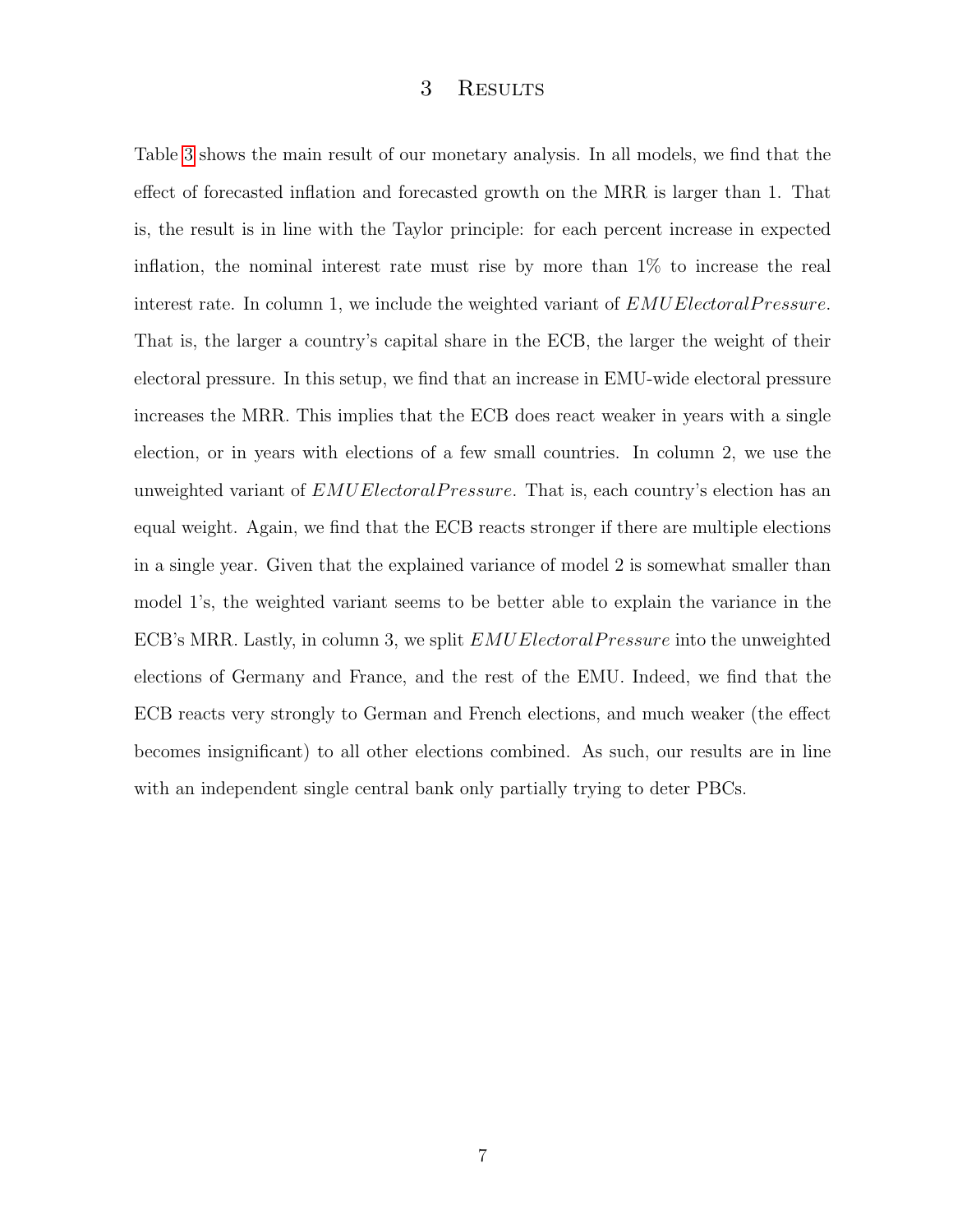<span id="page-8-0"></span>

| Dependent variable:                    | (1)         | (2)         | (3)              |
|----------------------------------------|-------------|-------------|------------------|
| ECB Main Refinancing Rate $m$          | Weighted    | Unweighted  | Germany & France |
| Forecasted Inflation <sub>m+12</sub>   | $1.055***$  | $1.372***$  | $1.097***$       |
|                                        | (5.22)      | (6.54)      | (5.26)           |
| Forecasted Growth <sub>m+12</sub>      | $1.150***$  | $1.183***$  | $1.229***$       |
|                                        | (12.92)     | (12.17)     | (13.44)          |
| $EMU$ Electoral Pressure <sub>m</sub>  | $0.0231***$ | $0.214***$  |                  |
|                                        | (6.48)      | (5.06)      |                  |
| <b>EMU Electoral Pressure</b>          |             |             | $0.504***$       |
| Germany $&$ France <sub>m</sub>        |             |             | (5.93)           |
| <b>EMU Electoral Pressure</b>          |             |             | 0.0940           |
| Germany & France Excluded <sub>m</sub> |             |             | (1.87)           |
| Constant                               | $-1.886***$ | $-2.639***$ | $-2.062***$      |
|                                        | $(-4.53)$   | $(-5.57)$   | $(-4.42)$        |
| # Observations                         | 96          | 96          | 96               |
| Adjusted $R^2$                         | 0.703       | 0.662       | 0.706            |

#### Table 3: MONETARY ANALYSES

*t* statistics in parentheses.  $p < 0.05$ ,  $p < 0.01$ ,  $p < 0.001$ .

To test the effect of the ECB's policies on fiscal manipulation, we need a plausibly exogenous variation in the ECB's MRR. For this purpose, we predict the MRR using model 1 in Table [3](#page-8-0) and split it up into two parts: (i) a rule-based component, in which the MRR is determined by forecasted inflation and forecasted growth, and (ii) a political discretionary component, in which the MRR is determined by  $EMUElectron lPressure$ . In Figure [1](#page-9-0) we graph the trajectory of the rule-based and political discretionary MRR, and their combination. To ease comparison, the rule-based MRR is rescaled such that its average is equal to that of the predicted MRR. In terms of interpretation, the red line represents the expected interest rate if the only factors that mattered were the forecasted inflation and growth rates. Any discrepancy between the red and the blue line is caused by electoral pressure on the central bank. One clear example is the sharp drop in the predicted MRR based on the Taylor Rule. In this instance, the predicted MRR dropped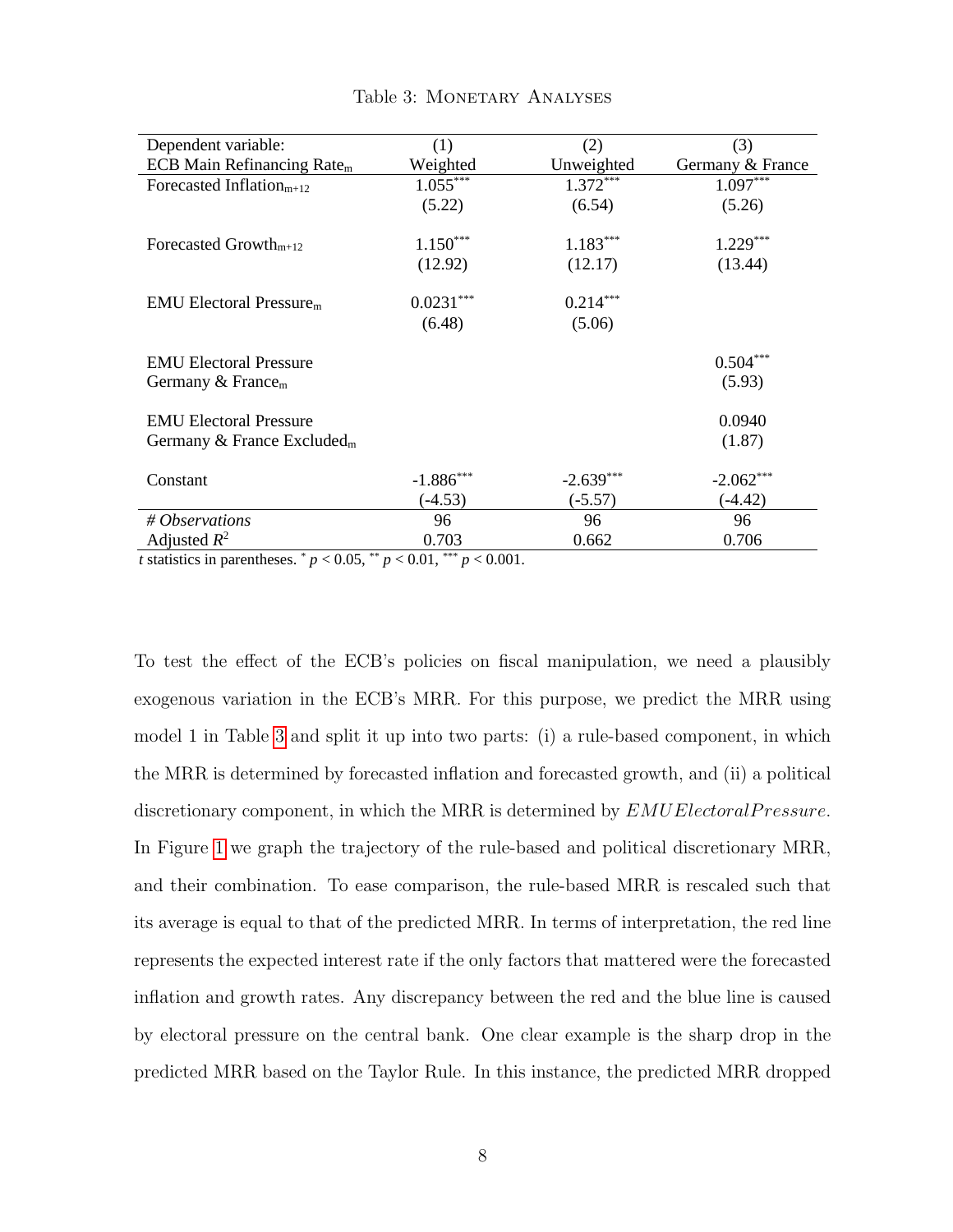<span id="page-9-0"></span>much less due to substantial electoral pressure in the same months.



Figure 1: Main Refinancing Rates over Time

Table [4](#page-10-0) shows the main result of our fiscal analysis. Column 1 shows the baseline regression with no role for monetary policy. There we find the common result of a significant and negative effect of elections on fiscal policy. We find that, on average, European Monetary Union member countries have a balance that is 0.532%-points of GDP lower during the year leading up to the election. We find the same result for the MRR based solely on the Taylor Rule throughout all three models in Table [4.](#page-10-0) In column 2, we include the MRRs based on the weighted variant of  $EMUElectronlPressure$ , in column 3 those based on the unweighted variant, and in column 4 we use the model with Germany and France separately. In all of these models, we find no significant effect of the ECB's change in the MRR as a response to EMU-wide electoral pressure on fiscal manipulation, as the interaction term is consistently insignificant. Thus, the ECB is ineffective in curbing PBCs overall.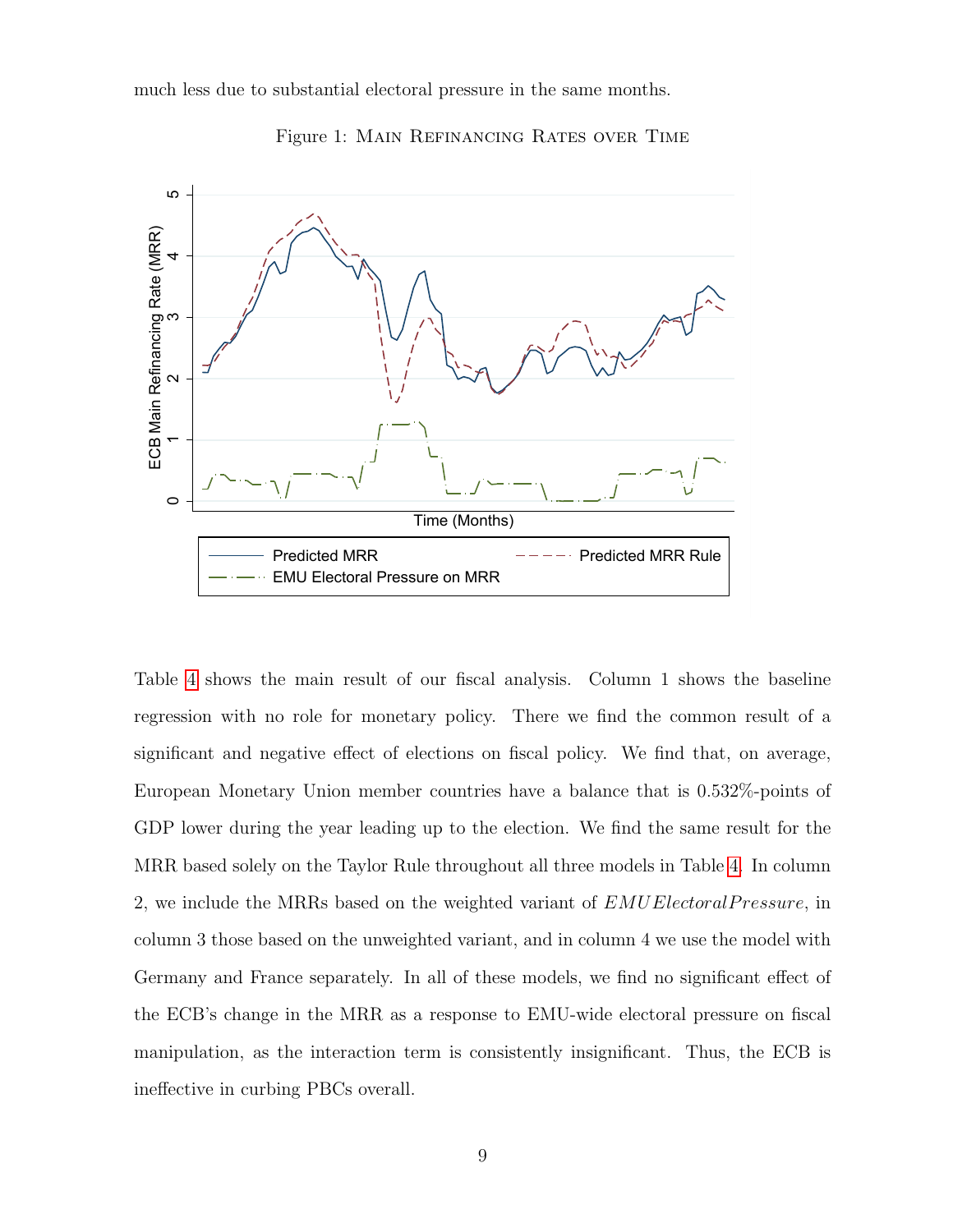<span id="page-10-0"></span>

| Dependent variable:                          | (1)         | (2)        | (3)        | (4)              |
|----------------------------------------------|-------------|------------|------------|------------------|
| Balance <sub>q</sub>                         | Base        | Weighted   | Unweighted | Germany & France |
| $Balanceq-4$                                 | $0.732***$  | $0.733***$ | $0.729***$ | $0.736***$       |
|                                              | (10.58)     | (10.56)    | (10.15)    | (10.35)          |
|                                              |             |            |            |                  |
| Electoral Pressure <sub>q</sub>              | $-0.523***$ | 1.952      | 1.820      | 1.601            |
|                                              | $(-3.38)$   | (0.84)     | (0.68)     | (0.71)           |
|                                              |             |            |            |                  |
| Public Debt <sub>q-4</sub>                   | $-0.0102$   | $-0.0161$  | $-0.0131$  | $-0.0114$        |
|                                              | $(-0.55)$   | $(-0.74)$  | $(-0.62)$  | $(-0.54)$        |
| Economic Growth <sub>q-4</sub>               | $-0.105$    | $-0.0945$  | $-0.0907$  | $-0.101$         |
|                                              | $(-0.50)$   | $(-0.46)$  | $(-0.44)$  | $(-0.49)$        |
|                                              |             |            |            |                  |
| Inflation <sub>q-4</sub>                     | $-0.594**$  | $-0.572**$ | $-0.607**$ | $-0.538**$       |
|                                              | $(-2.78)$   | $(-2.31)$  | $(-2.59)$  | $(-2.27)$        |
|                                              |             |            |            |                  |
| MRR Rule <sub>q</sub>                        |             | 0.352      | 0.286      | 0.160            |
|                                              |             | (0.59)     | (0.53)     | (0.30)           |
|                                              |             |            |            |                  |
| MRR Political <sub>q</sub>                   |             | $-0.311$   | $-0.340$   | $-0.779$         |
|                                              |             | $(-0.34)$  | $(-0.39)$  | $(-1.14)$        |
| MRR Residual <sub>q</sub>                    |             | $-0.541$   | $-0.592$   | $-0.273$         |
|                                              |             | $(-1.22)$  | $(-1.16)$  | $(-0.55)$        |
|                                              |             |            |            |                  |
| Electoral Pressure <sub>q</sub> <sup>*</sup> |             | $-0.523$   | $-0.491$   | $-0.496$         |
| MRR Rule <sub>q</sub>                        |             | $(-1.07)$  | $(-1.00)$  | $(-1.07)$        |
|                                              |             |            |            |                  |
| Electoral Pressure <sub>q</sub> <sup>*</sup> |             | $-0.531$   | $-0.0254$  | 0.166            |
| MRR Political <sub>q</sub>                   |             | $(-0.93)$  | $(-0.03)$  | (0.28)           |
|                                              |             | 0.260      | 0.0232     | $-0.0700$        |
| Electoral Pressure <sub>q</sub> <sup>*</sup> |             |            |            |                  |
| MRR Residual <sub>q</sub>                    |             | (0.42)     | (0.05)     | $(-0.12)$        |
| Constant                                     | 0.677       | $-0.0620$  | 0.0270     | 0.513            |
|                                              | (0.45)      | $(-0.02)$  | (0.01)     | (0.19)           |
| # Observations                               | 260         | 260        | 260        | 260              |
| # Countries                                  | 12          | 12         | 12         | 12               |
| Overall R2                                   | 0.731       | 0.727      | 0.730      | 0.732            |
| Year FE                                      | Yes         | Yes        | Yes        | Yes              |
| Quarter FE                                   | Yes         | Yes        | Yes        | Yes              |

# Table 4: Fiscal Analyses: EMU

*t* statistics in parentheses.  $p < 0.1$ ,  $p < 0.05$ ,  $p > 0.01$ .

The results in Table [4](#page-10-0) signal that it is indeed only the marginal effects of each coun-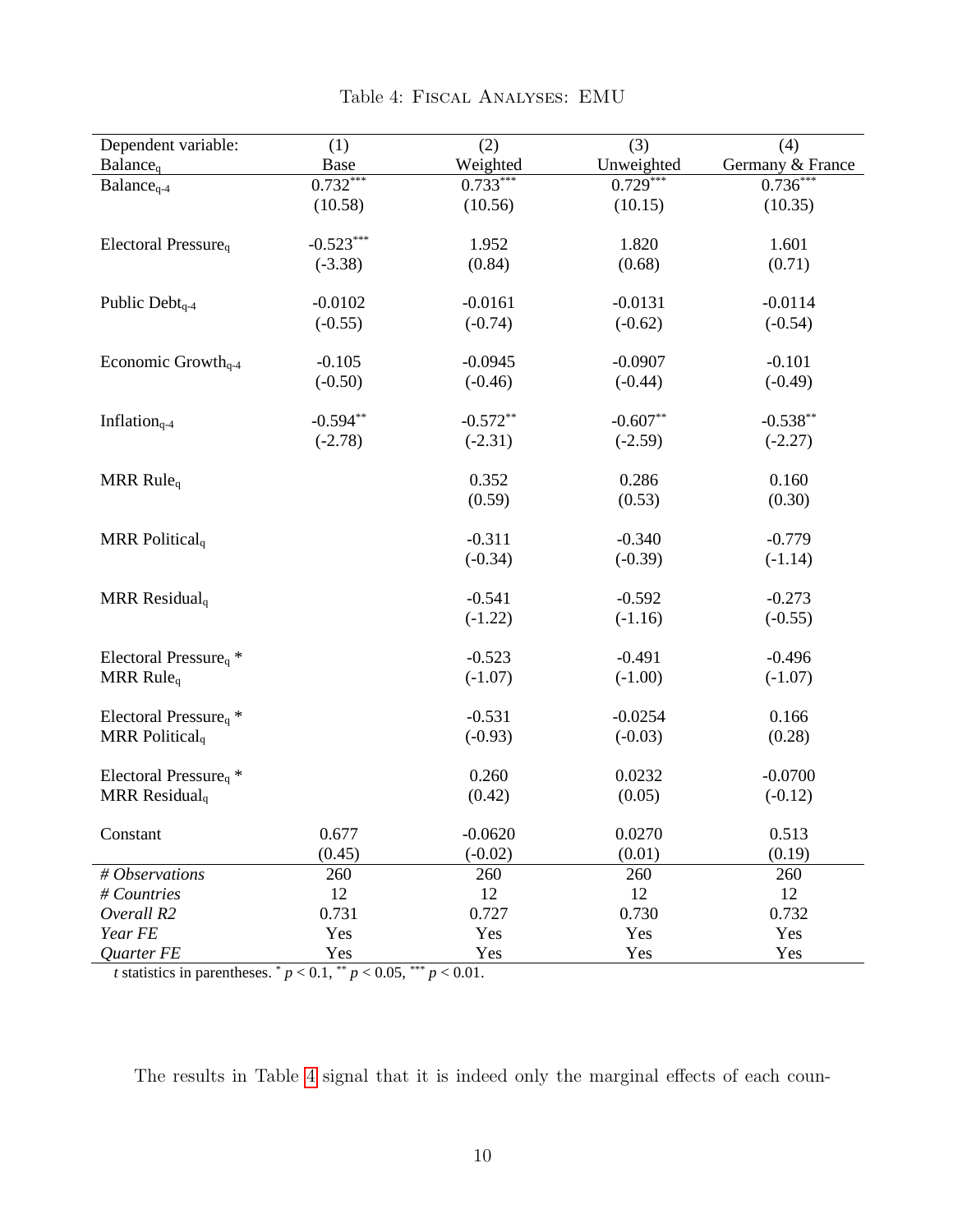try's fiscal stimulus on total output and inflation that affects each individual country's decision to manipulate. To test this in a more formal setup, we extend our sample by including non-EMU countries in the same timeperiod (though now at the annual level given data availability). The results of this analysis are shown in Table [5.](#page-12-0) In Column (1) we once again find that the average country does increase the deficit in an election year; this time by 0.288% of GDP. In Column (2), we find a first indication that manipulation is exacerbated in the EMU (by 0.417% of GDP on average), though this effect is insignificant. In Column (3), we see that the economic size of a country is irrelevant for fiscal manipulation on average. However, in Column (4) we confirm our suspicion that it is the marginal effect of fiscal manipulation that counts. That is, small countries manipulate more, but only those that are in the EMU. Large countries do not manipulate more than their non-EMU counterparts. We argue that this is because they continue to have a large marginal effect on EMU-wide inflation and output. Figure [2](#page-13-0) shows the results of Table [5](#page-12-0) in the form of a marginsplot.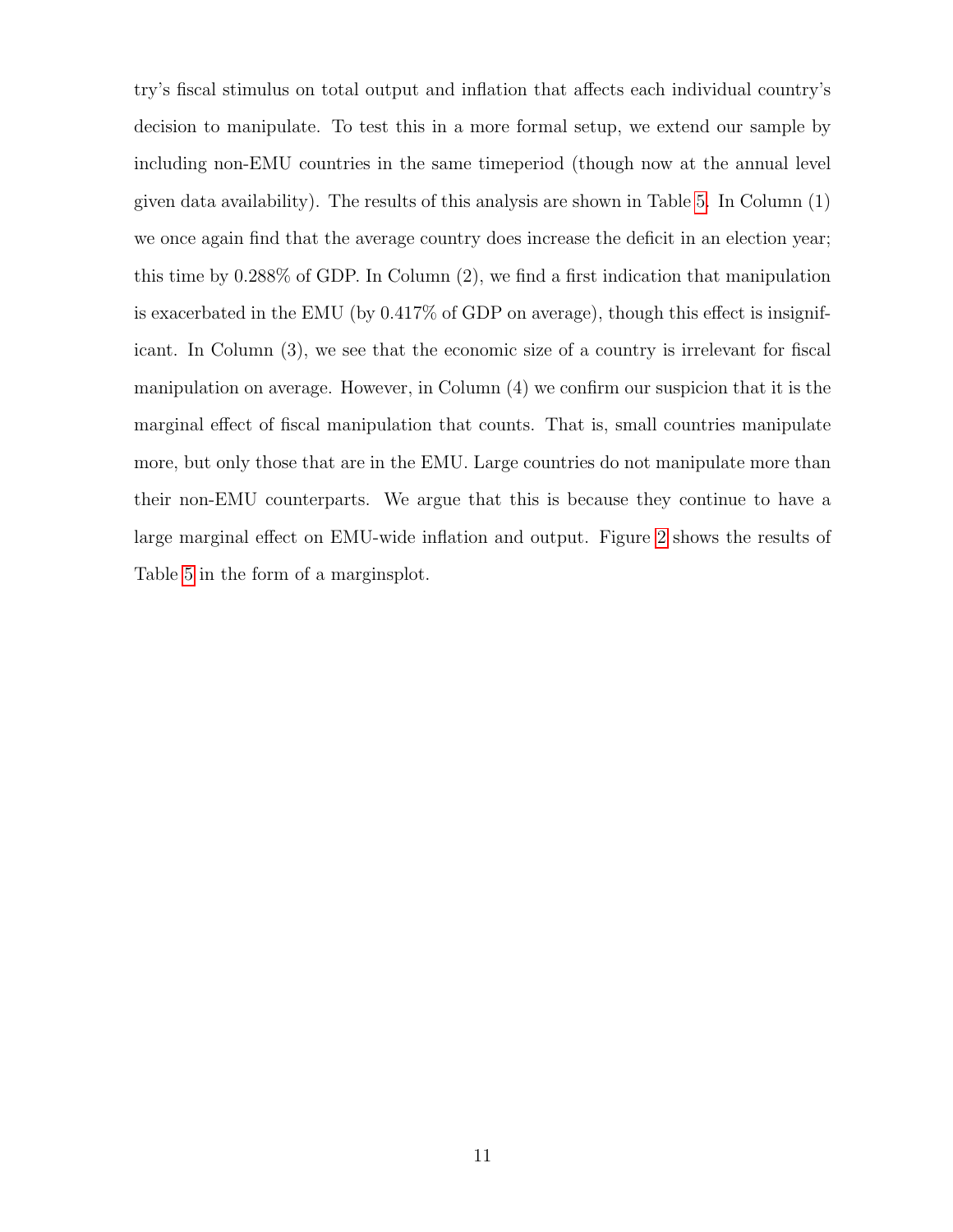<span id="page-12-0"></span>

| Dependent variable:               | (1)        | (2)         | (3)          | (4)                     |
|-----------------------------------|------------|-------------|--------------|-------------------------|
| <b>Balance</b>                    | Base       | <b>EMU</b>  | Country Size | <b>EMUxCountry Size</b> |
| $Balance_{t-1}$                   | $0.327***$ | $0.321***$  | $0.317***$   | $0.287***$              |
|                                   | (3.23)     | (3.21)      | (3.05)       | (2.79)                  |
| Election                          | $-0.288*$  | $-0.237$    | 2.643        | 2.554                   |
|                                   | $(-1.87)$  | $(-1.36)$   | (1.17)       | (1.07)                  |
| $Growth_t$                        | $0.151***$ | $0.153***$  | $0.117***$   | $0.0950*$               |
|                                   | (2.97)     | (2.99)      | (2.17)       | (1.79)                  |
| Inflation $_{t-1}$                | 0.00490    | 0.00445     | 0.0125       | 0.0177                  |
|                                   | (0.27)     | (0.24)      | (0.70)       | (1.02)                  |
| Public Debt <sub>t-1</sub>        | $0.0219**$ | $0.0226**$  | $0.0292**$   | $0.0283**$              |
|                                   | (2.14)     | (2.18)      | (2.20)       | (2.13)                  |
| $EMU_t$                           |            | $-3.062***$ |              | $240.2**$               |
|                                   |            | $(-7.24)$   |              | (2.17)                  |
| $Election_t * EMU_t$              |            | $-0.417$    |              | $-12.16***$             |
|                                   |            | $(-1.61)$   |              | $(-2.98)$               |
| $ln(TotalGDP_t)$                  |            |             | $5.647*$     | $5.750*$                |
|                                   |            |             | (1.80)       | (1.90)                  |
| $Electron_t * ln(TotalGDP_t)$     |            |             | $-0.117$     | $-0.114$                |
|                                   |            |             | $(-1.35)$    | $(-1.22)$               |
| $EMU_t * ln(TotalGDP_t)$          |            |             |              | $-9.313**$              |
|                                   |            |             |              | $(-2.20)$               |
| Election <sub>t</sub> * $EMU_t$ * |            |             |              | $0.441***$              |
| $ln(TotalGDP_t)$                  |            |             |              | (2.90)                  |
| Constant                          | $-1.138*$  | $-0.613$    | $-144.0*$    | $-144.8$ <sup>*</sup>   |
|                                   | $(-1.93)$  | $(-1.10)$   | $(-1.81)$    | $(-1.88)$               |
| # Observations                    | 493        | 493         | 493          | 493                     |
| # Countries                       | $70\,$     | 70          | 70           | $70\,$                  |
| Year FE                           | Yes        | Yes         | Yes          | Yes                     |

Table 5: Fiscal Analyses: EMU & Non-EMU

*t* statistics in parentheses.  $p < 0.10$ ,  $\binom{**}{r} < 0.05$ ,  $\binom{***}{r} < 0.01$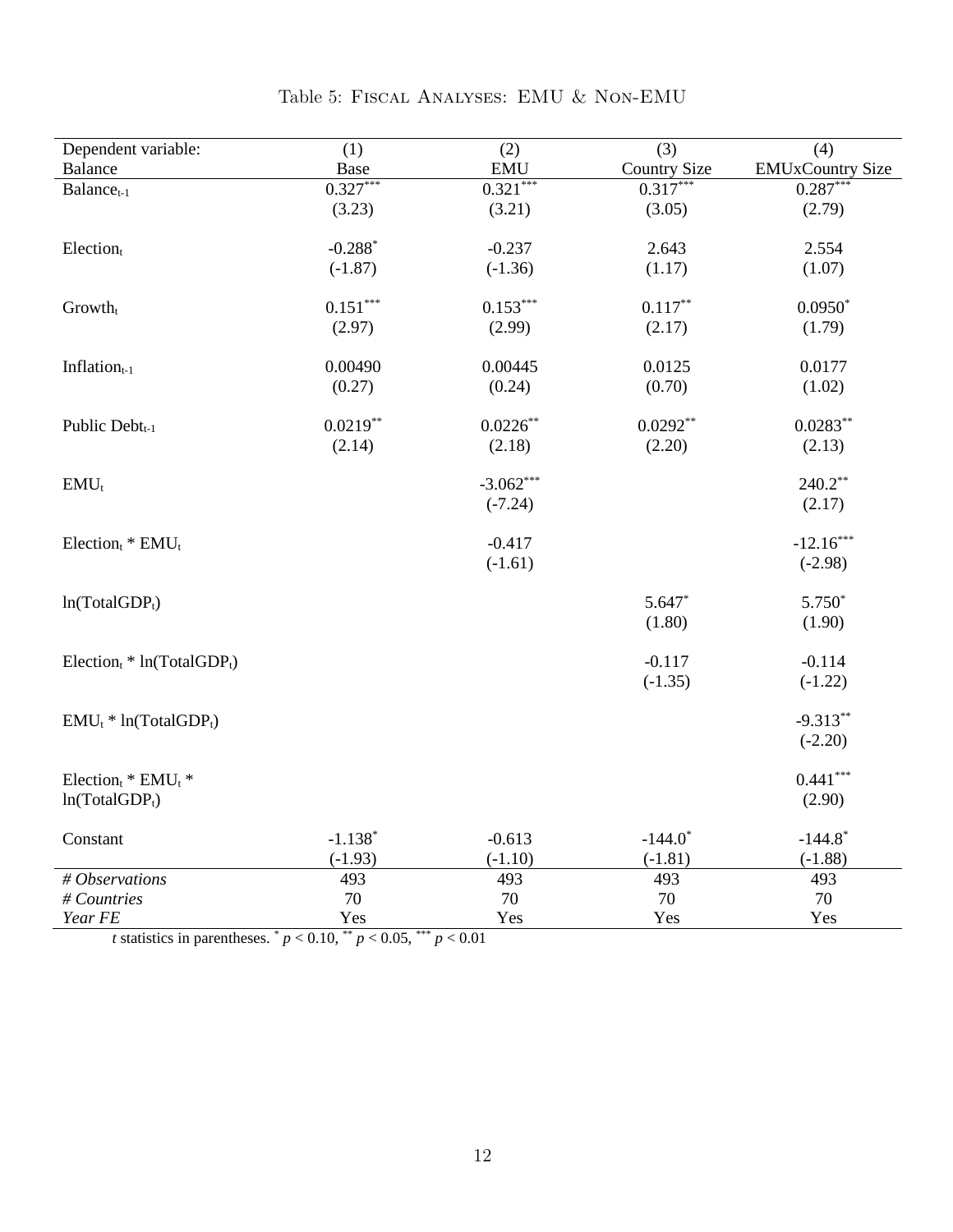

<span id="page-13-0"></span>Figure 2: FISCAL EFFECT ELECTIONS BY EMU MEMBERSHIP AND COUNTRY SIZE

#### 4 Discussion and Conclusion

Using a sample of 96 months, this paper has found that the European Central Bank responds to elections by increasing the interest rate, or by decreasing the interest rate at a slower pace. The results also show that the ECB does actually respond differently to (common) elections in few and small countries compared to elections in many and large countries. If, in a given year, there is a single election in a small member country, the ECB has no incentive to respond with a large interest rate increase, as the EMU focusses on the entire monetary union. As for elections in large countries, the ECB does increase the interest rate, but not sufficiently to deter PBCs there either.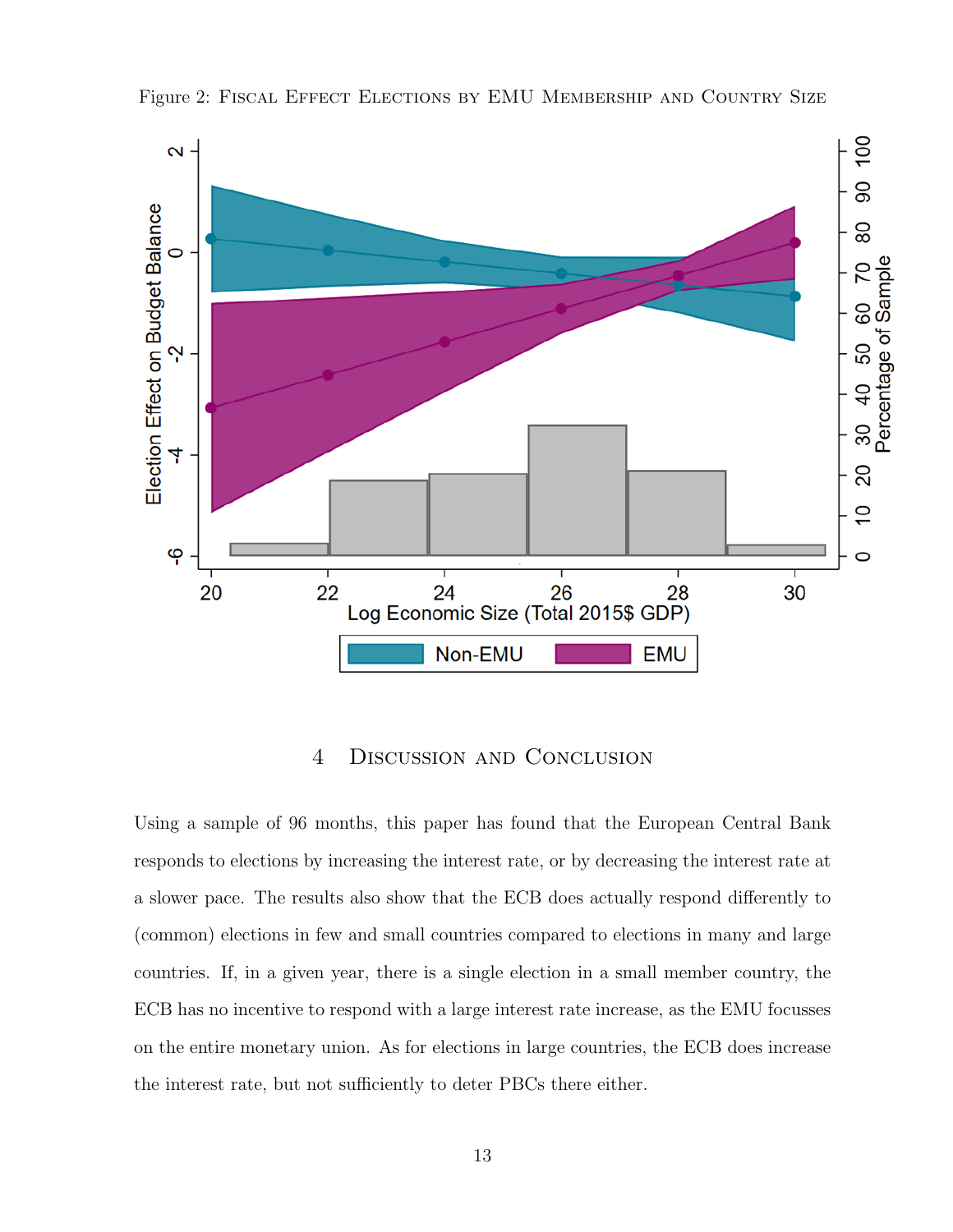We then went one step further to test if the ECB's response had a visible impact on individual member country's election-year spending. Using a sample of 260 quarters in 12 EMU member countries, we found no evidence that individual countries manipulate less in response to ECB contractionary policy following electoral pressure.

Overall, these results suggest that, all else equal, budget cycles are larger in countries that are part of a monetary union. A single independent central bank's response to electionyear spending is weaker in a monetary union, and member countries do not significantly decrease election-year spending if the ECB gets involved, as they only account for their relative share in ECB decision-making.

In fact, in an analysis based on annual observations with non-EMU countries included, we show that smaller countries in the EMU manipulate more than larger countries and smaller countries that are not in the EMU. This result highlights that being part of a monetary union weakens the effectiveness of central bank independence as a deterrent to fiscal manipulation, as each country only accounts for its own marginal impact on aggregate inflation and output in its decision to manipulate.

To reduce fiscal manipulation in a monetary union, we recommend to double-down on policies that the literature has proven to deter PBCs, such as relatively more stringent fiscal rules and checks and balances (Streb et al., 2009; Gootjes et al., 2021).

### 5 References

Aidt, T. S., Veiga, F. J., & Veiga, L. G. (2011). Election Results and Opportunistic Policies: A New Test of The Rational Political Business Cycle Model. *Public Choice*, 148(1), 21-44.

Akhmedov, A., & Zhuravskaya, E. (2004). Opportunistic Political Cycles: Test in a Young Democracy Setting. The Quarterly Journal of Economics, 119(4), 1301-1338.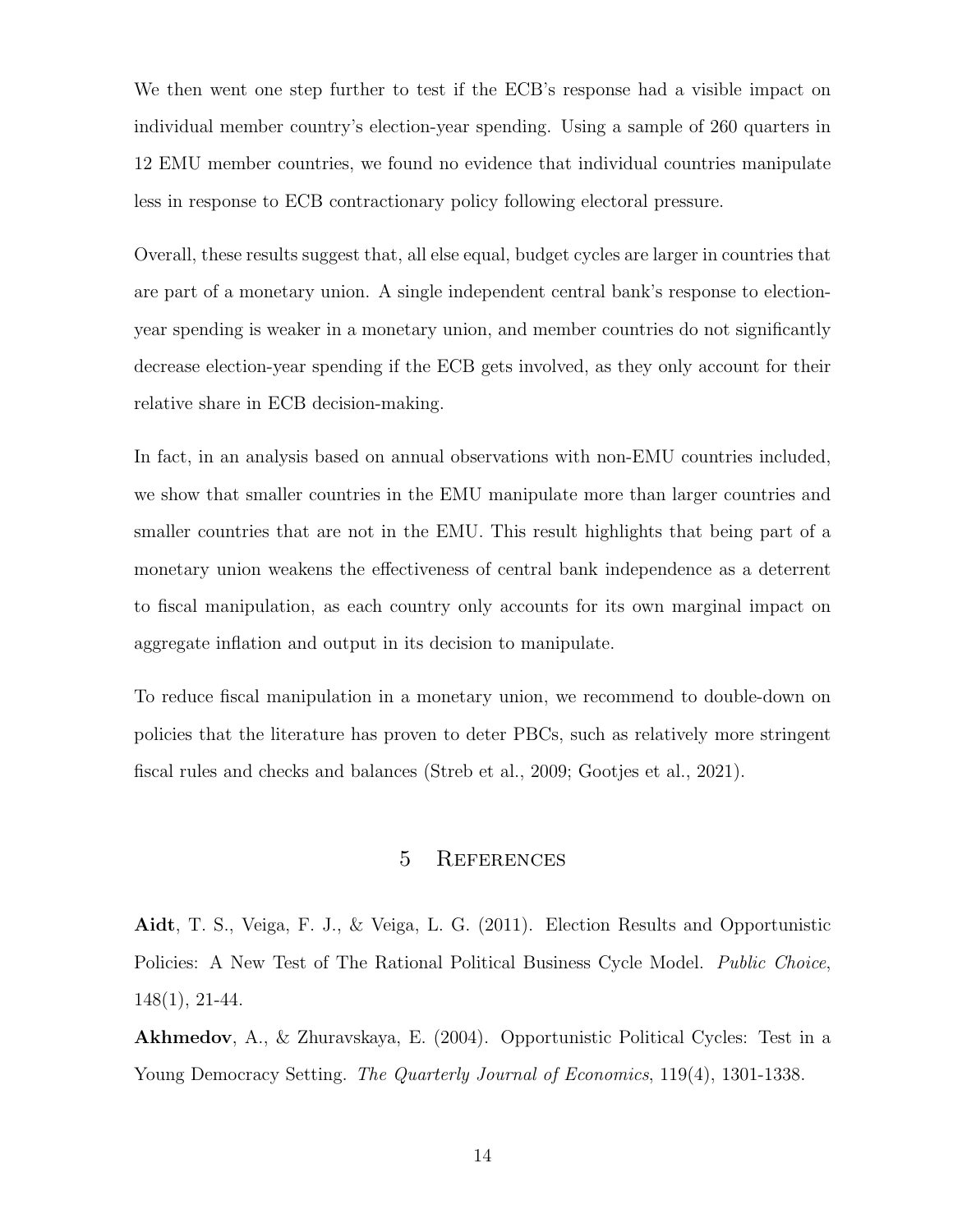Alt, J. E., & Lassen, D. D. (2006). Transparency, Political Polarization, and Political Budget cycles in OECD Countries. American Journal of Political Science, 50(3), 530- 550.

Alt, J. E., & Rose, S. S. (2009). Context-Conditional Political Budget Cycles. In The Oxford Handbook of Comparative Politics.

Black, F. (1995). Interest Rates as Options. The Journal of Finance, 50(5), 1371-1376.

Bohn, F. (2019). Political Budget Cycles, Incumbency Advantage, and Propaganda. Economics & Politics,  $31(1)$ ,  $43-70$ .

Bohn, F., & Sturm, J. E. (2020). Do expected downturns kill political budget cycles?. The Review of International Organizations, 1-25.

Bohn, F., & Veiga, F. J. (2019). Elections, Recession Expectations and Excessive Debt: An Unholy Trinity. Public Choice, 180(3), 429-449.

Bohn, F., & Veiga, F. J. (2021). Political Forecast Cycles. European Journal of Political Economy, 66, 101934.

Brender, A., & Drazen, A. (2005). Political Budget Cycles in New versus Established Democracies. Journal of Monetary Economics, 52(7), 1271-1295.

Drazen, A. (2000). The Political Business Cycle After 25 years. NBER Macroeconomics Annual, 15, 75-117.

Gootjes, B., de Haan, J., & Jong-A-Pin, R. (2021). Do Fiscal Rules Constrain Political Budget Cycles?. Public Choice, 188(1), 1-30.

Haga, M. (2015). On Central Bank Independence and Political Cycles. Journal of Applied Economics, 18(2), 267-295.

Klomp, J., & De Haan, J. (2013). Political Budget Cycles and Election Outcomes. Public Choice, 157(1-2), 245-267.

Nordhaus, W. D. (1975). The Political Business Cycle. The Review of Economic Studies,  $42(2)$ , 169-190.

Persson, T., & Tabellini, G. E. (2003). Do Electoral Cycles Differ Across Political Sys-